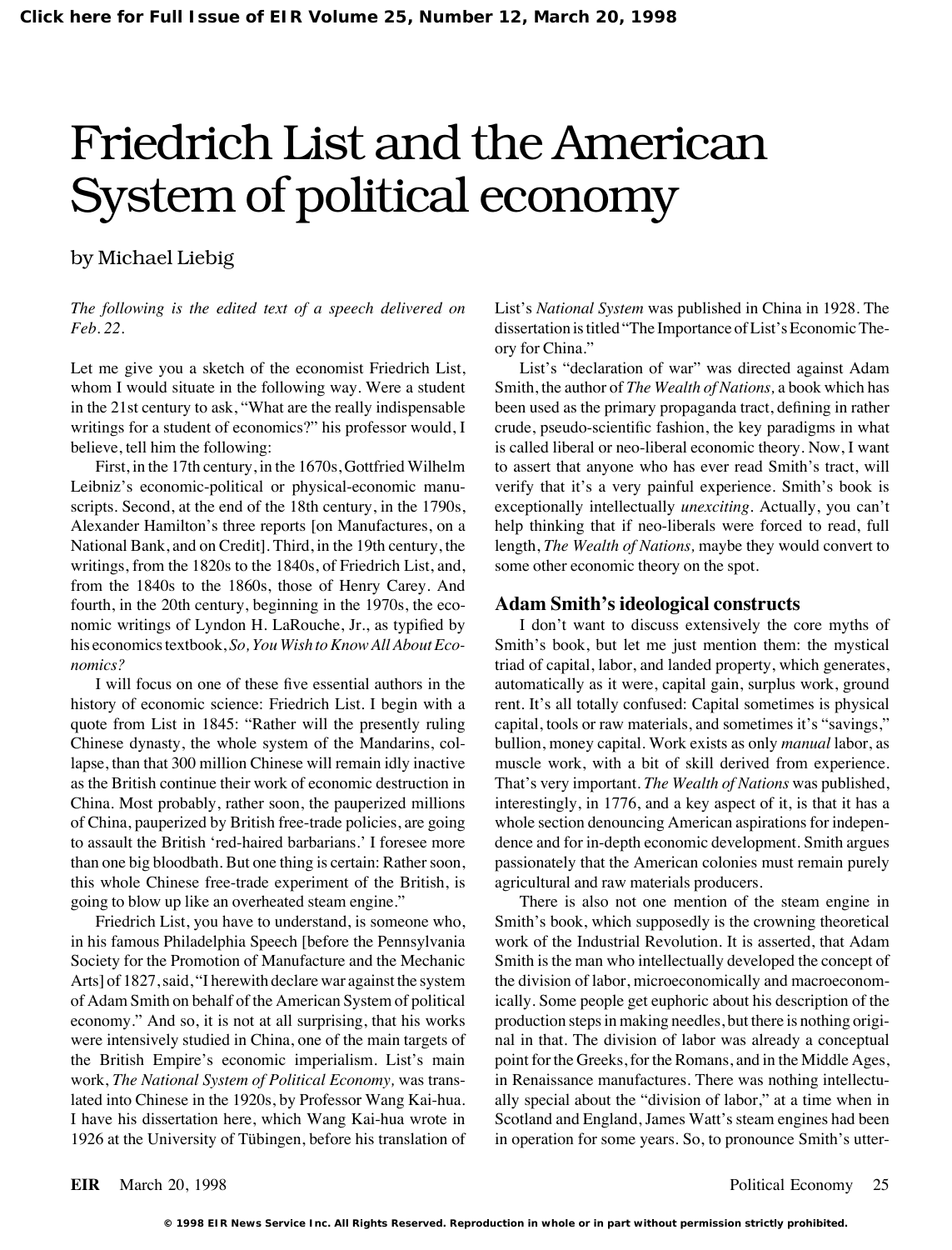

pensive machines, combined with an increased exploitation can Consul in the city of Leipzig. of manual labor. List is concerned, really, with only one basic theme: un-

from a duty, which in the attempting to perform he must al-<br>place, for List, is the nation-state. ways be exposed to innumerable illusions, and for the proper Second, against Adam Smith's ideological triad of capielaborations on what he calls the human "propensity to ex- *tures.*

of the intellectual and material generation of wealth, the scientific-technological production process, in Smith's writings.

It is one of the revealing aspects of Karl Marx, that he gives so much intellectual credence to this man. Marx claims that Smith was so courageous as to proclaim that there is some sort of "falling rate of profit" inherent in the capitalist system, as defined by the British liberal economists. In reality, Smith refers to this only very vaguely and indirectly. It was David Ricardo who developed that concept of the falling rate of profit a concept which is correct, provided that you eliminate the notion of scientific-technological revolutions from economic theory.Forrealeconomicscience,however,scientific-technological progress is the very essence of the economy.

I do not want to indulge any further in Adam Smith's theoretical assertions. The point I want to make, is simply this: Friedrich List represents a frontal intellectual attack against Adam Smith. List's attack culminates in the point, that Adam Smith is not science, but propaganda, ideology—an ideology, moreover, which the British oligarchy never deemed fit for domestic use, at least not until Maggie Thatcher and John Major. It's for export only, so that other peoples are forced to accept this economic ideology. Smith's system is "not to enlighten nations, but to confuse them for the benefit of his own country," wrote List to Charles Ingersoll.

### **List's economic theory**

Now let me sketch out, in four points, some core notions of Friedrich List's economic theory. First: Economics is political economy. Economics is concerned with shaping, direct-*Economist Friedrich List (1789-1846): "I herewith declare war* ing economic processes; it is concerned with economic devel-<br>against the system of Adam Smith on behalf of the American opment. The most efficient theory of e *against the system of Adam Smith on behalf of the American* opment. The most efficient theory of economic development<br>System of political economy."<br>is the American System of political economy. The main writis the American System of political economy. The main writing of the young List, was his *Outlines on American Political Economy,* written in the summer of 1827 in the United States. ances about the "division of labor" as the basis for the Indus- List had been exiled from Germany in 1824; he remained in trial Revolution, is, strictly speaking, ridiculous. *The Wealth* the United States from 1824 to 1832. He became a U.S. citi*of Nations* contains one entire lengthy paragraph, in which zen, and then he returned to Germany, not just as an American, Smith polemicizes against the use of advanced, expensive but as the American Consul, first to the city of Hamburg, machinery. He calls instead for the use of very simple, inex- which refused to accredit him, and then he became the Ameri-

Adam Smith's second ideological convolute includes derstanding and defining policies to promote economic, so- "free trade," the "magic of the marketplace," and the "invisi- cial, and cultural development. The notion of economic develble hand." He asserts that the human mind is axiomatically opment is the core question, which he counterposes to what incapable of generating and designing rational policies in the he calls the "theory of exchange value," typified by Adam field of economics: "The sovereign is completely discharged Smith. And the context in which economic development takes

performance of which no human wisdom or knowledge could tal, labor, and landed property, List counterposes the notion of ever be sufficient, the duty of superintending of industry of *productive forces.* List himself acknowledges that he adopted private people and of directing it towards the employments this notion of productive forces from Alexander Hamilton, most suitable in the interest of society." Smith makes great who uses this in his 1791 *Report on the Subject of Manufac-*

change," according to the principle of "buy cheap, sell dear," The primary productive force in economic development as the alleged source of all wealth. But there exists no sense is what List calls the "capital of mind." His notion of capital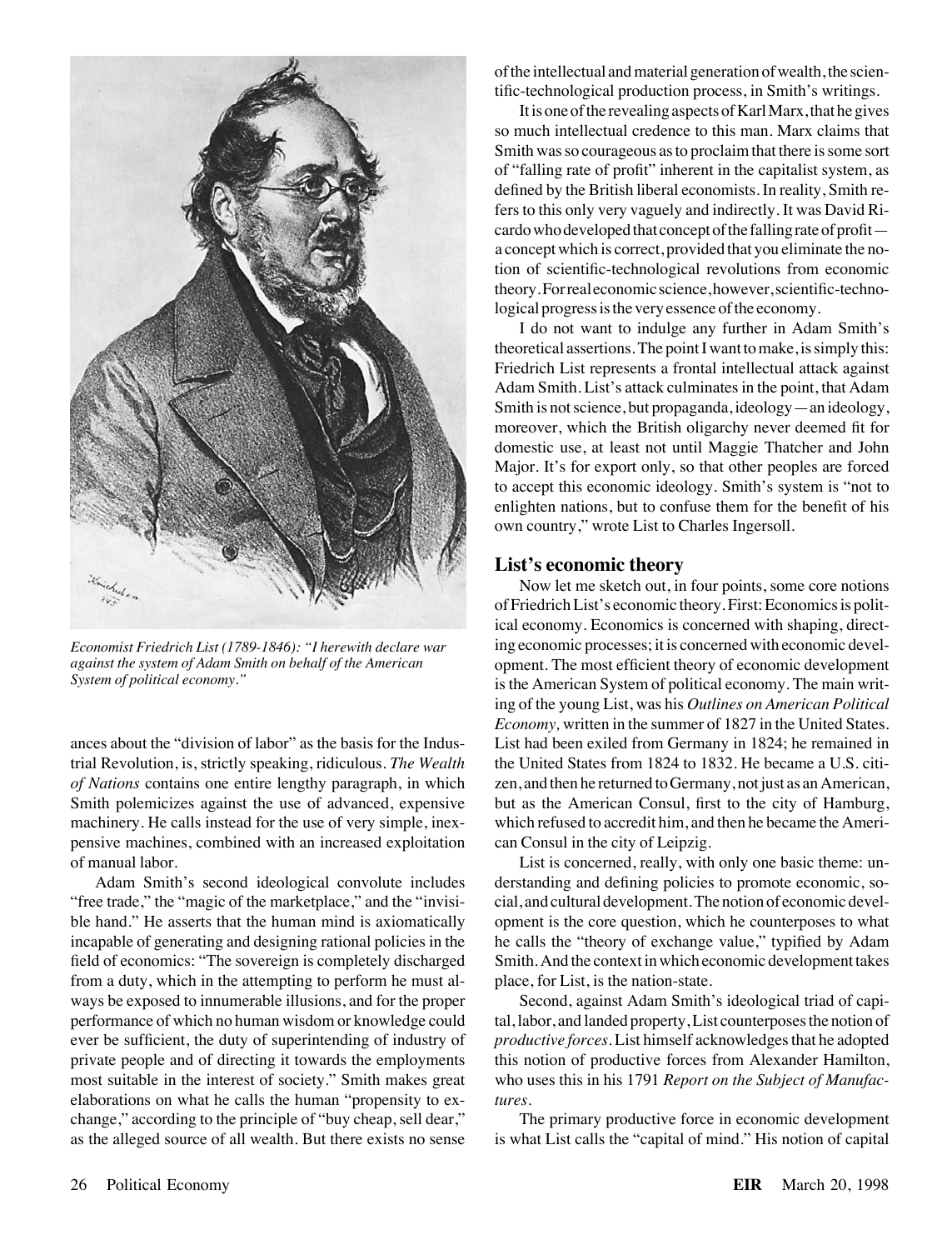it: the mental idea-generating process, micro- and macroeco- studied Leibniz's economic writings. A notion of technology nomically, and a physical-economic process, in terms of tech- did exist on the European continent before then, through the nology and production. (Today, we can understand and design cameralist tradition, and List had received a basic training in economic development processes, in terms of the physical- cameralism. From his youth on, List admired the Colbertist LaRouche in economics.) Hamilton, and, to a significant extent, Mathew Carey, the fa-

Capital of mind is, primarily, human individual creativity, ther of Henry Carey, who was a personal friend of List. and derives from this "engagement" or commitment, or entre- It was List who, based on Hamilton, first systematically preneurship in a true sense. For List, one cannot separate introduced the question of new "basic technologies," which intellectual capacity and "character," the moral fabric of a introduce a drive, a stimulation for overall economic developperson. Creativity and character are situated within a cultural- ment, catalyzing economic growth. List had, for example, an religious matrix, in a given stage of social, economic, and understanding of the central role of the machine-tool sector. political development. The machine-tool sector is, so to speak, the mother of the

and objective condition of the state, the republican nation- along with the notion of technology—and I think here we state being its most advanced form. The state is the prime surely do come to a central conceptual breakthrough point for vehicle of social-economic development. List is not just for List—comes his understanding of the role of infrastructure, *protectionism* of the national economy, in the sense of "pro- and of *railways* in particular. tecting" a developing domestic economy or newly developing List summarized the notions of productive forces, capital sectors within it, through tariffs. List is for *dirigism*, namely, of mind, protectionism, dirigism, technology, and infrastrucdirecting, steering the economy towards maximum social-<br>ture, in what he called the "Law of the Confederation of Proeconomic and cultural development. List endorses dirigism ductive Forces." Even today, you can recognize, in our condiin a sense which has absolutely nothing to do with the so- tions of global physical-economic decay, which countries called Soviet model of administrative "central planning." Dir- have pursued economic policies congruent with the "Law of igism is a mode of economic planning that gives *strategic,* the Confederation of Productive Forces." Just ask, where are qualitative direction, and stays out of the tactical, quantita- the centers of the machine-tool industry? Where are the most tive specifics. advanced "hard" and "soft" infrastructures located, and where

*ning.*" Let me explain that briefly. The notion of indicative is, in countries that have or had adapted the American System/ planning was coined in France, under its postwar national Friedrich List approach. Planning Commission, which reached its high-point in the Let's proceed to the question of infrastructure and railyears under General de Gaulle. The Planning Commission ways. List's main text in this regard, is his 1841 *The National* included between 300 and 400 economic specialists, who *System of Political Economy.* This is one of his three main would define the strategic directions in which the economy works, the other two being his *Outlines of American Political* would go. They would say, "These technologies, these areas *Economy,* which I mentioned previously, and *The Natural* of the economy are to be promoted. These infrastructure proj- *System of Political Economy,* written in Paris in 1837. ects have to be promoted." So, this planning body was defin- Before we proceed, however, let's see how List handles ing strategic, qualitative tasks. But, the planning agency the notion of value. List doesn't use the notion of "parity would never go into any operational specifics and microeco-<br>price," as that is defined by LaRouche. Rather, List would nomic details, such as, "We'll allocate so much money, to that speak about the real costs of production. Here we come to an enterprise, for this output quota, for this level of employment, important point, which is implicit in List, but which LaRouche within this period of time," and so forth. That would be left has developed further. The real cost of production can not be to private entrepreneurs, their initiative, their willingness to looked at on a micro-economic level. You have to always take risks. But they could count on cheap credits, state orders, look at it in macro-economic, total-economy terms, or, in tax rebates, etc. So, they would be strongly "encouraged" by German, you would say the *volkswirtschaftliche* level. Ecothe state's fiscal policies, by its credit-generation policies, by nomic value must be situated in respect to the total economy, its military and infrastructure policies. in terms of the transfinite growth and development potential

## **The role of technology in** production costs.

"liberal" economic ideology, is that of *technology.* List's 1) Capital costs in terms of the physical equipment, and secthinkingontechnology,asacruciallyimportantsubjectofeco- ondarily, the financial costs for acquiring it. 2) Labor costs, in nomic science, was based on a tradition, which really began the sense of working family reproduction costs, in terms of

of mind, addresses the double nature of economics, as he saw with Leibniz, even though we have no indication that List had economic constraints, as defined by the theoretical work of tradition in France. List was strongly influenced by Alexander

Third, is the question of social organization, the subjective other industries. It has a singular role in the economy. And,

Today, List's dirgism should be called "*indicative plan-* are the most advanced technologies developed? The answer

of the economy. Only in this setting can you define the real

**economic development I** think this "real value" issue is very relevant. The parity The other crucial question in debunking Adam Smith's price per unit of output, the real production costs, is based on: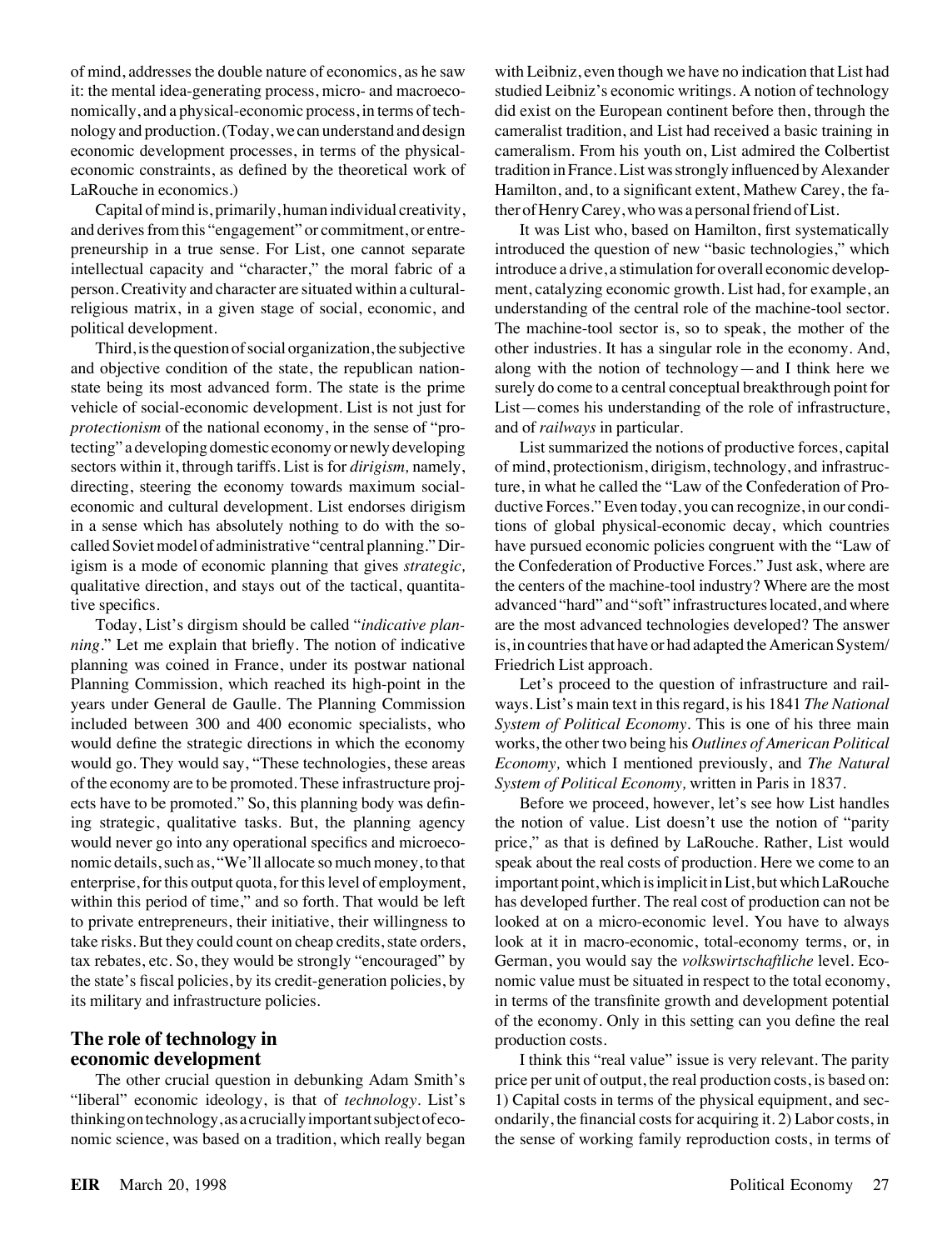tion. 3) Included in the costs of any unit of output is a factor of major railway lines in Germany today. tax.But,whatrepresentsthetaxfactorintheproductioncostof List was, of course, detested and feared by his British a product? The tax share per unit, to a large degree, at least, enemies. The current internationally leading academic expert represents the costs utilizing the public infrastructure. It cov- on List is Prof. Eugen Wendler of the Reutlingen Technical ers, largely, the cost of building and maintaining the "hard" College for Economics and Transport. Professor Wendler has infrastructure as well as the "soft" infrastructure. 4) The real recently edited a very interesting book, which details the slanproduction costs must include a profit factor. But, again, profit ders against List in the pages of the London *Economist* and not only in micro-economic terms. The profit factor must be the London *Times* during 1846-47 period. The London *Econ*derived from, and directed towards—"reinvested" into—the *omist* wrote: "Manufacturers in Germany have been brought real potential, in physical-economic terms, for a transfinite into a singular state of excitement, from the appearance of

pened in the age of globalization has been *primitive accumu-* system "is a cry for protective duties, this naked selfishness, *lation*, to use the LaRouche expression. Primitive accumula-<br>which received a patriotic garb from that man of letters, List." tion means cheating on the real production costs as just His system "is built on lies and sophisms, denying the experidefined. You cheat on the real capital costs, in terms of what ence of centuries. Yet, he pressed upon the lie the color of would be the best and technologically most advanced machin- truth, and upon truth the color of deception." And the London ery available. And especially, you cheat on the labor costs. *Times,* also in 1847, wrote: "We have seldom thought it But the most intense error, I would say, is cheating on the worthwhile to refer to the speculation of German writers on infrastructure costs. When people say, "Taxes are too high. commercial questions, who, following the steps of poor Dr. Cut the taxes!" the reality is that they want to cheat on the List, have succeeded in disseminating throughout a large part objective costs of production, as represented by the infrastruc- of Germany the most erroneous and absurd notions of ecoture. Obviously, cheating on the real production costs, making nomic policy in this country." prices, which are not parity prices, means that there is no real profit, garanteeing transfinite physical-economic reproduc- **List's Eurasian rail project** tion, even though your business might seem very profitable. Now let's move from his American and German railway

States, he didn't just edit the *Reading Adler,* a newspaper idea of railways, their overall economic use, and their political partly in the German, partly in the English language. And he and military importance. In 1846, he developed his transcontidid not just write works on economic theory. List was en- nental railway plans, which were mainly based on his discusgaged, including using his personal money, in building one of sions with the inspector-general of the Austrian railway systhe first railway lines in the United States, the Little Schuylkill tem. The plan of an Eurasian railway line is contained in the Railway. The rail line connected the coal mines north of Read- memorandum, "The Railway Line from Ostende to Bombay" ing with Philadelphia, and the Atlantic Coast industrial cen- (Ostende is a harbor on the Belgian coast). List wrote that the ters. The work on the rail line started in 1827, and it opened railwaylinefromOstendetoBombay,shouldgoviaFrankfurt, in 1832. He had been in London for a few weeks back in 1823, Munich, Hungary, and through the Balkans to Constantinople where he made connections with friends of Mathew Carey. (Istanbul) in Turkey. "We should have a parallel line from Mu-In London, List saw railways in operation for the first time, nich, across the Alps, to Trieste, along the Dalmatian Coast, and was immediately fascinated, realizing the enormous po- and then to Constantinople. Either there, the two lines unite, or tential of steam locomotives in building *transportation sys-* go parallel to southern and northern Turkey along the Euphra*tems*. From London, List went on to France, where he met tes, until the mouth of Euphrates. It should continue along the with the famous American Revolutionary hero, the Marquis Persian coastline, and end in Bombay." From there, it could be de Lafayette, who became his fatherly friend. expanded further into South Asia and China. "People should

Railway, but it must be noted that early on, he was not so covered in 10 days."That's what List's prognosis was, in 1846. much interested in a rail line, as in a rail network, a national "A steamship will need 40 days, a clipper will take 100 to 120 rail transportation system. When List returned to Germany, days. So, people should realize the great economic advantage in 1833 he designed his plan for a German railway system, of going to such a Eurasian railway line." centered on Leipzig. If you look at the German railway system List later took up his plan for the "Ostende-Bombay rail today, you will see that List immediately had the right infra- line," in a memorandum which he wrote when he was in structural sense of economic geography. List designated what Britain in the summer of 1846, three months before his death.

standard of living, and equally in terms of culture and educa- the main railway axes should be, and indeed, those *are* the

expansion of physical-economic reproduction. what is called 'national system of political economy,' by a This is a relevant point, because much of what has hap- Dr. List." The *Economist* calls him a "great agitator," whose

designs, to his transcontinental, Eurasian railway plans. List **List, the railway builder** published articles in the Leipzig *Eisenbahn Journal* (*Railway* And now, to the railways. While List was in the United *Journal*), which was a rather popular magazine promoting the List had worked very intensively on the Little Schuylkill realize, that the distance from Ostende to Bombay could be